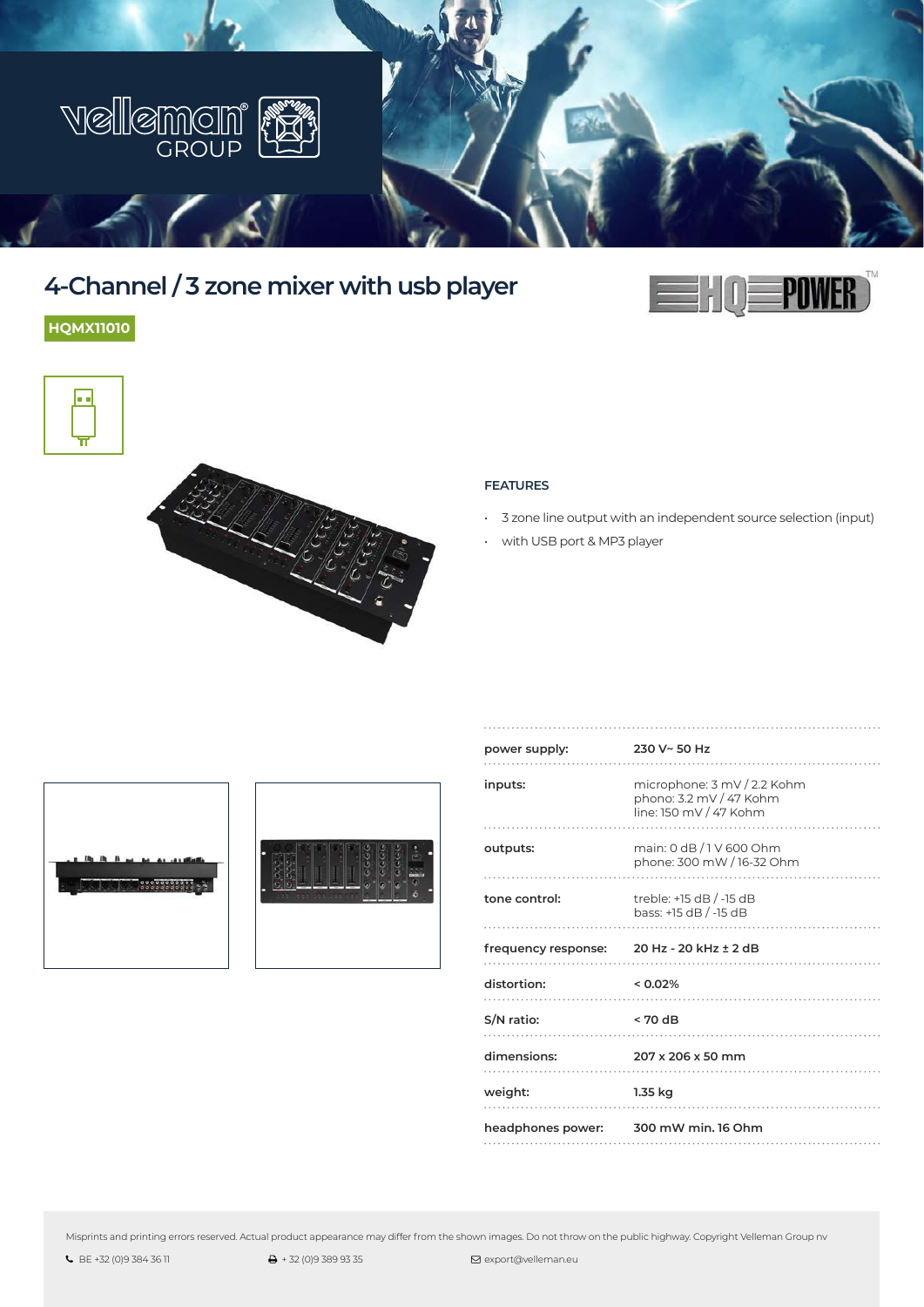

# **4-Kanaals mengpaneel / 3 zones & usb-aansluiting**



## **HQMX11010**



#### **EIGENSCHAPPEN**

- 3 zones met individuele toonregeling per line-uitgang
- met USB-aansluiting & MP3-speler





| voeding:                                 | 230 V~ 50 Hz                                                                    |
|------------------------------------------|---------------------------------------------------------------------------------|
| ingangen:                                | microfoon: 3 mV / 2.2 Kohm<br>phono: 3.2 mV / 47 Kohm<br>line: 150 mV / 47 Kohm |
| uitgangen:                               | main: 0 dB / 1 V 600 Ohm<br>koptelefoon: 300 mW / 16-32 Ohm                     |
| toonregeling:                            | hoog (treble): +15 dB / -15 dB<br>bas: +15 dB / -15 dB                          |
| frequentierespons:                       | 20 Hz - 20 kHz ± 2 dB                                                           |
| distorsie:                               | < 0.02%                                                                         |
| S/R-verhouding:                          | $< 70 \text{ dB}$                                                               |
| afmetingen:                              | 207 x 206 x 50 mm                                                               |
| gewicht:                                 | 1.35 kg                                                                         |
| vermogen koptelefoon: 300 mW min. 16 Ohm |                                                                                 |

Druk- en zetfouten voorbehouden. Alle foto's en teksten kunnen worden gewijzigd zonder voorafgaande kennisgeving. Niet op de openbare weg gooien. Copyright Velleman Group nv